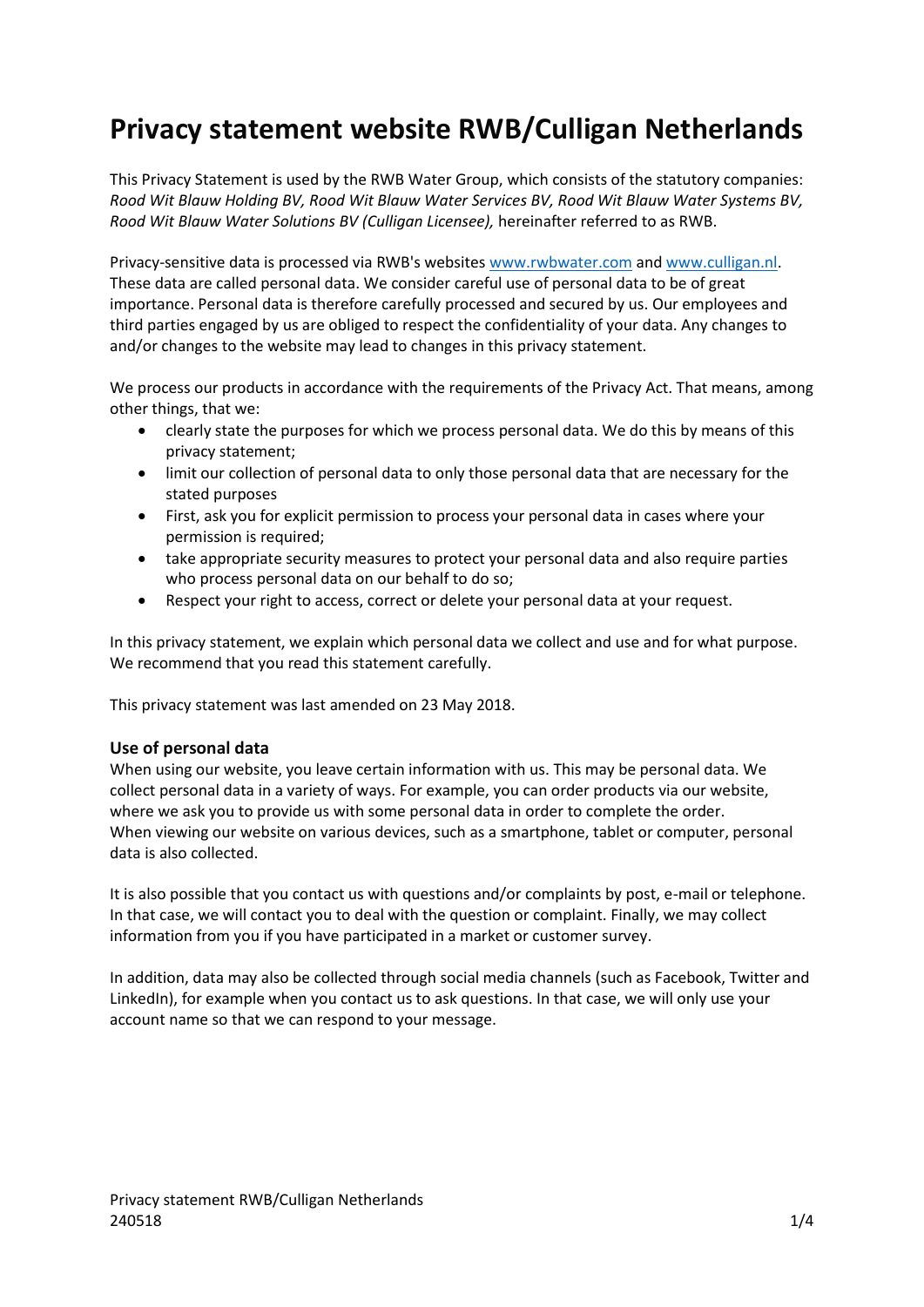When you use our website, we may process the following data about you (depending on the data you enter yourself, for example by placing an order):

- Name and first name(s);
- Initials;
- Gender:
- (Invoice) Address;
- Phone number;
- Email address:
- Technical data of the equipment you use (e.g. from your smartphone/laptop/tablet), such as IP address, MAC address and the software used;
- Your surfing behaviour on the website, including mouse and click behaviour and the duration and time of your visit to our website;
- Payment details;
- Order History;

The above data will be used for the following purposes:

- to offer you the possibility to order products via our website and to use all functionalities and services on the website;
- to process your order and to inform you about its progress;
- to communicate with you by sending digital newsletters and/or post;
- to send you personalised newsletters based on your interests and your (online) order history (see also the profiling heading);
- to answer your questions or to handle your complaints via social media, e-mail, by post or by telephone;
- to (on an individual level) improve our website and our services online. We do this on the basis of your preferences, market and customer surveys and the use of our website by visitors;

RWB collects and processes these personal details, which are provided by the (website) visitor/client at the time of entering into the agreement, consent or legitimate interest.

The provision of these personal details for the purpose of a purchase is mandatory and a necessary condition for entering into an agreement with RWB. If this information is not provided, RWB may not be able to meet our obligations under your agreement or we may not be able to meet your obligations under your agreement.

#### **Storage Periods**

Your data will be kept until seven years after making a purchase for analysis purposes and commercial purposes such as suggestions and repeat purchase.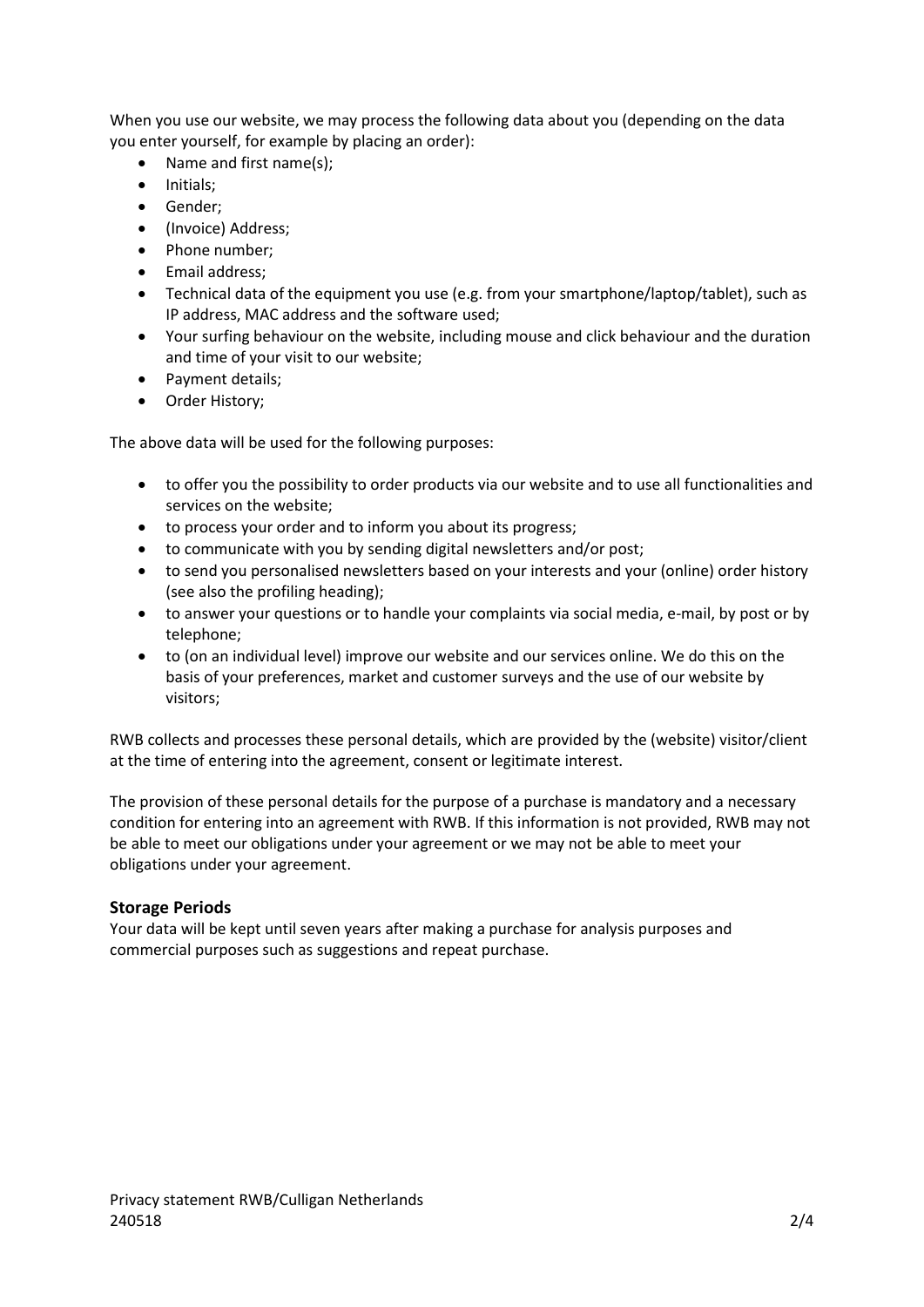## **Provision to third parties**

In certain cases, if this is necessary for the implementation of the purposes set out in this Privacy Statement, RWB will pass on personal data to third parties.

Purchase agreement:

- Mail order company, for the delivery of your order;
- When the product is purchased online as well:
- Host party of the website including the developer;

Furthermore, we will not provide the information you provide to other parties if you have not given your consent, unless required or permitted to do so by law.

In principle, RWB does not pass on personal data to countries outside the European Economic Area or international organisations, unless this is necessary for the execution of the purchase agreement. If this happens for other reasons, RWB will determine whether there is an adequacy decision in the sense of the applicable regulations, and if there is no such decision, there will only be a transfer of personal data if there are appropriate or suitable safeguards.

#### **Information**

If you have given us your consent, we may send you information by e-mail. Any communication in this way will include an opt-out option if you are no longer interested in our information. You can also submit your deregistration to info@rwbwater.nl or info@culligan.nl

#### **Cookies**

If you want to use all the functionalities on our website, you must accept our cookies. On your first visit you will see a window with which you can accept cookies. You can do this by closing the report or by continuing on our website. We collect your data using cookies.

#### Unsubscribe cookies

Do you want to delete our cookies or do you want to prevent cookies from coming to your computer at all? Then you can disable cookies in Internet Explorer, Firefox, Safari and Google Chrome.

#### **Security of personal data**

- RWB attaches great importance to the security of personal data. We are also obliged by law to ensure the proper security of your personal data. For this reason, we have - among other things and where appropriate - taken the following appropriate technical and organisational measures to protect your personal data:
- Use of a good password policy;
- Setting up authorisations;
- Personal data is stored on RWB servers or hosted under adequate security at suppliers with whom RWB has a processing agreement;
- A large number of data carriers are encrypted;
- It is possible to guarantee the confidentiality, integrity, availability and resilience of the processing systems and services at all times;
- Regular testing, assessment and evaluation of the effectiveness of the security measures in place;
- In the event of a physical or technical incident, it is possible to restore the availability of and access to personal data in a timely manner;